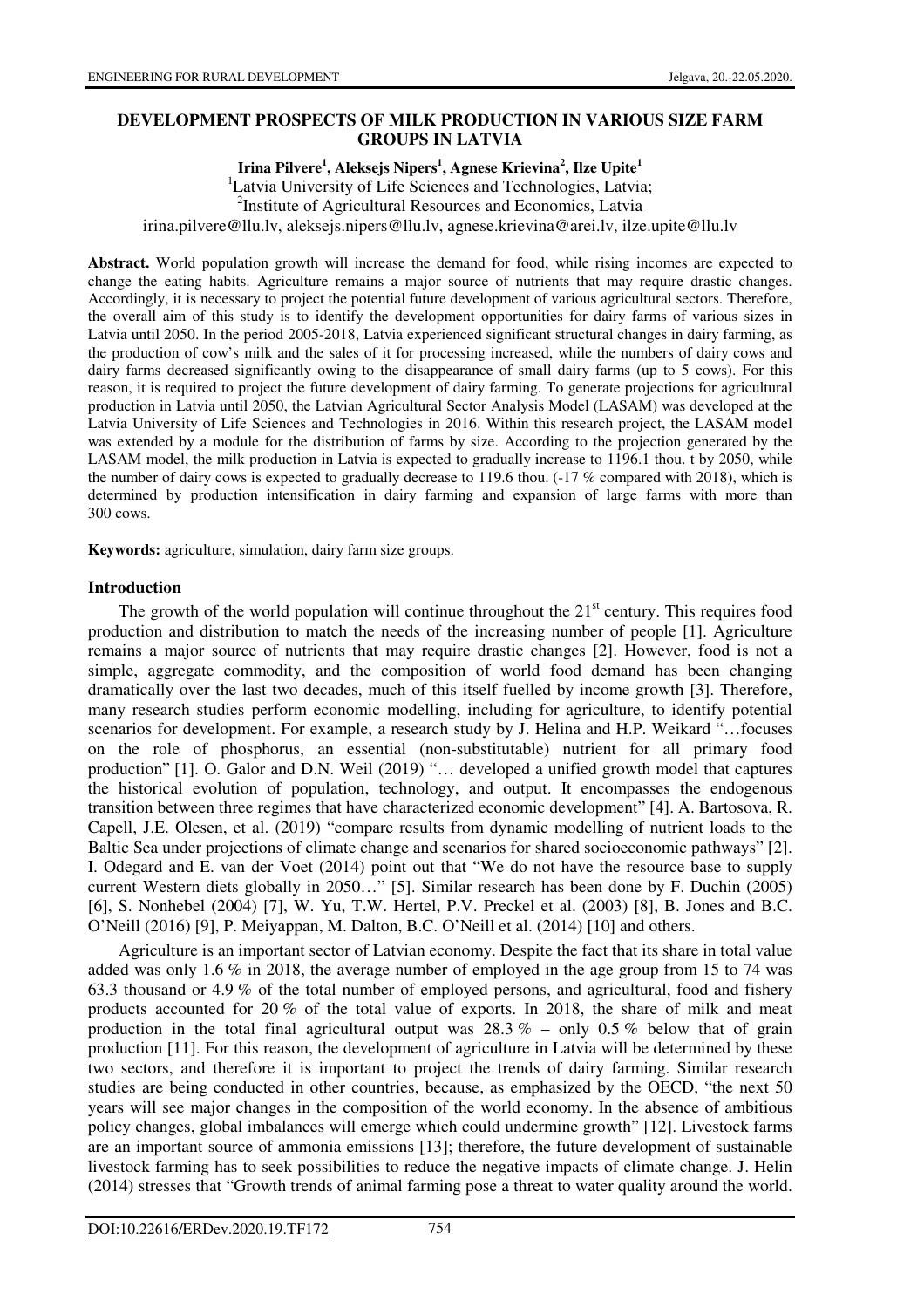To find cost-efficient means to reduce nutrient loads from agriculture, detailed information on the abatement measures need to be incorporated in bioeconomic models" [14]. P. Gerbens-Leenes, S. Nonhebel, M. Krol (2010) have analysed "relationships between food supply, consumption and income, taking supply, meat and dairy, and consumption composition (in macronutrients) as indicators, with annual per capita GDP as the indicator for income. For low income countries, GDP increase is accompanied by changes towards food consumption patterns with large gaps between supply and actual consumption. People in high income countries derive nutritional energy mainly from carbohydrates and fat, with substantial contribution of meat and dairy" [15].

Therefore, the overall aim of the research is to identify development opportunities for dairy farms of various sizes in Latvia until 2050.

## **Materials and methods**

To generate projections for the Latvian agricultural sector, the LASAM model was developed in 2016. The model covers the following key agricultural sectors: cereals (wheat, barley, rye, oats, triticale), oil crops (rapeseed), legumes, potatoes, vegetables, dairy and beef cattle, sheep, goats, horses, pigs, poultry [16-18]. The model initially was developed as an econometric, recursive, dynamic, multi-period scenario model. Those projections were primary focused on "activity data" (agricultural areas, numbers of animals) and used to estimate agricultural production in Latvia and agricultural GHG emissions. Within this research project, the LASAM model was extended by a module for creating distribution of farms by size for the most important agricultural industries in Latvia. One of the industries is dairy farming. The distribution of farms is needed to link the projections made with the GHG emission measures that have been designed for farm clusters grouped by specialization and size [19].

The calculations and projections for the period until 2050 largely rely on the Farm Accountancy Data Network (FADN) data [20]. The model is written in R language, using RStudio software.

*Cow*'*s milk production*. The model generated a projection of milk production in Latvia based on individual projections of **milk sales** (i.e milk deliveries to processing enterprises), **milk consumption on farms by family** and **milk consumption on farms as animal feed**:

*cowmi\_tton\_pr = cowmi\_sale\_tton\_pr + cowmi\_cons\_tton\_pr + cowmi\_feed\_tton\_pr* (1)

where *cowmi\_tton\_pr* – total milk production projected;

*cowmi\_sale\_tton\_pr* – projected quantity of milk for sale (milk deliveries); *cowmi\_cons\_tton\_pr* – projected quantity of milk for human consumption on farms; *cowmi\_feed\_tton\_pr* – projected quantity of milk for livestock consumption on farms.

*Cow*'*s milk sales*. The key driver of milk production is the commercial sales of milk, which is affected by a number of factors. The model allows projecting **annual percentage change in milk sales** (i.e. milk deliveries), assuming the milk price and support payments to be the main factors in production expansion, as well as production costs that are combined into **a ratio of revenue to expense for milk production**:

*incost\_coef\_cowmi* < – (*cowmi\_price* + *supp\_cowmi\_ton*) */ cowmi\_cost\_ton* (2)

where *incost\_coef\_cowmi* – ratio of revenue to expense for milk production;  *cowmi\_price* – milk purchase price; *supp\_cowmi\_ton* – support payments per tonne of milk produced;  *cowmi\_cost\_ton* – production cost of a tonne of milk.

A projection of annual change in milk sales is derived from a regression equation, in which a ratio of revenue to expense for milk production is a predictor variable:

*cowmi\_sale\_tton\_gr\_reg* < – *lm*(*cowmi\_sale\_tton\_gr ~ incost\_coef\_cowmi*)(3)

where *cowmi sale tton gr –* annual rate of increase in milk sales (milk deliveries);  *incost\_coef\_cowmi* – ratio of revenue to expense for milk production.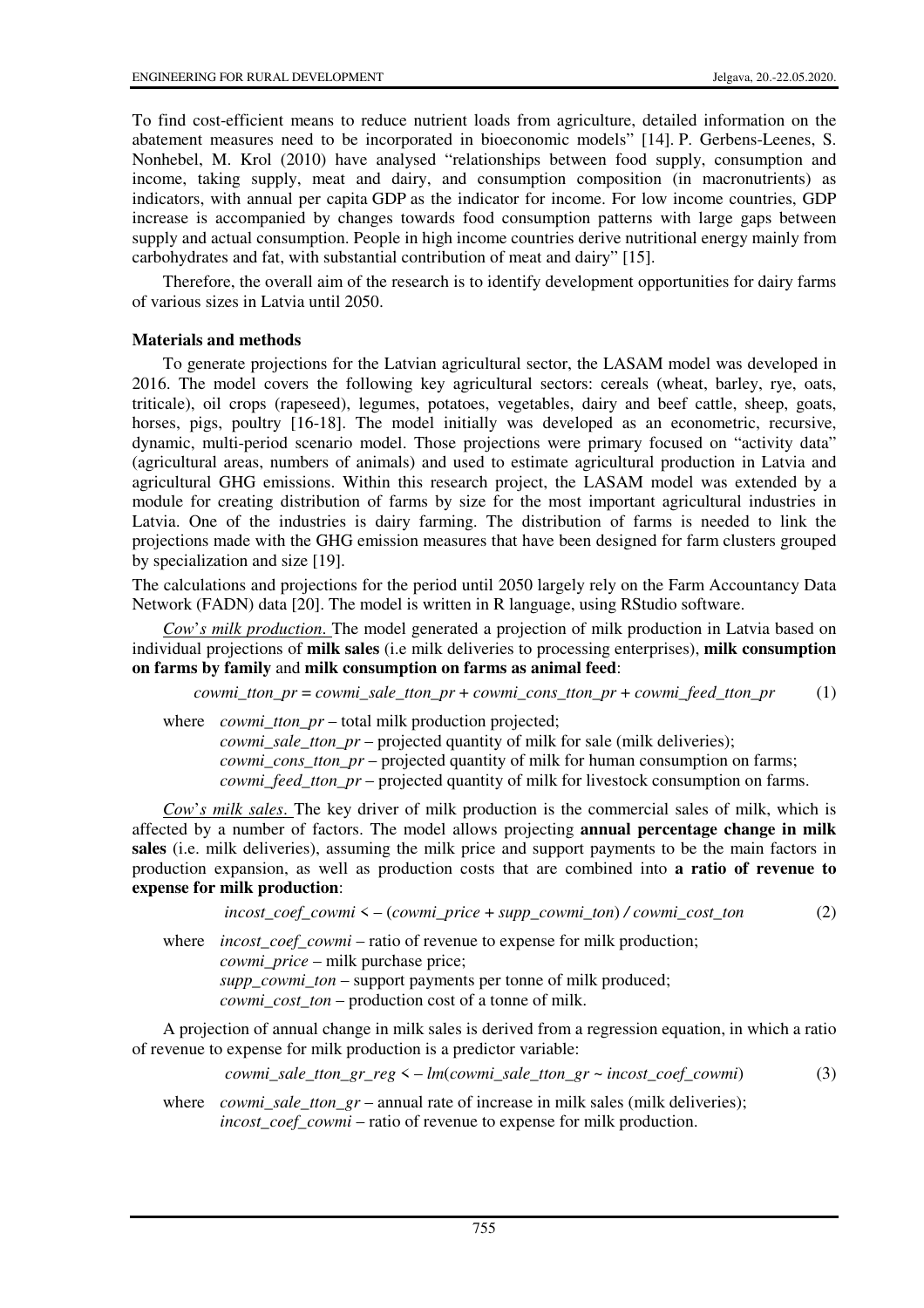By the application of the linear regression analysis (OLS) the intercept of the regression equation was obtained at -0.7263, the coefficient for the predictor variable equalled 0.6212, and  $p = 0.000$ (Table 1).

Table 1

| Parameters of the regression equation                                                 |                 |                   |          |            |  |  |  |
|---------------------------------------------------------------------------------------|-----------------|-------------------|----------|------------|--|--|--|
| <b>Ratios</b>                                                                         | <b>Estimate</b> | <b>Std. Error</b> | t value  | Pr( >  t ) |  |  |  |
| Intercept                                                                             | $-0.7263$       | 0.1456            | $-4.988$ | 0.000751   |  |  |  |
| $incost\_coef\_commi[y2006:y2016]$                                                    | 0.6212          | 0.1168            | 5.320    | 0.000481   |  |  |  |
| Signif. codes: $0$ '***' $0.001$ '**' $0.01$ '*' $0.05$ '.' $0.1$ ' '1                |                 |                   |          |            |  |  |  |
| Residual standard error: 0.03241 on 9 degrees of freedom. Multiple R-squared: 0.7587, |                 |                   |          |            |  |  |  |
| Adjusted R-squared: 0.7319. F-statistic: 28.3 on 1 and 9 DF, p-value: 0.0004809       |                 |                   |          |            |  |  |  |

## **Regression equation parameters for the ratio of revenue to expense for milk production in Latvia (2006-2016) [19; 20]**

Future values of a ratio of revenue to expense for milk production needed for identifying the future annual rate of increase in milk sales were derived from the projections of the milk purchase price, support payments for milk production and milk production costs.

*A projection of the milk purchase price* for Latvia is based on medium-term projections of the average milk price in the EU for the period 2019-2030 made by the DG AGRI:

*cowmi\_price\_pr* < – *cowmi\_price\_EU\_pr \* cowmi\_price\_conv\_EU* (4)

where *cowmi\_price\_pr* – projected milk purchase price;  *cowmi\_price\_EU\_pr* – average projected milk purchase price in the EU;

*cowmi\_price\_conv\_EU* – convergence coefficient for the milk purchase price in Latvia.

*Milk yield projection* was generated in the model based on a logarithmic function with a milk yield target value of 10 tonnes per cow for 2050. The milk yield target value was based on an expert assessment that considered farm structural changes (increase in the size and production intensity) and genetic composition of dairy cow herds (increase in the proportion of Holstein cows that have higher milk yields). Milk yields are expected to increase more at the beginning of the projection period, as the milk yield changes presently occur faster.

*The number of dairy cows* is derived from the projections of total milk production and milk yield:

*cowmi\_thead\_pr* = *cowmi\_tton\_pr / cowmi\_yield\_pr* (5)

where *cowmi\_thead\_pr* – projected number of dairy cows;  *cowmi\_tton\_pr* – projected milk production;  *cowmi\_yield\_pr* – projected milk yield.

*Number of dairy cows on various size farms*. CSB data were used for a historical distribution of dairy cows by farm size.

A projection of the dairy cow number for **farms with 1-2 cows** was made by applying an annual decrease rate of 7 %.

A projection of the dairy cow number for **farms with 3-49 cows** was made by subtracting the projected number of dairy cows on farms of other sizes from the projected total number of dairy cows.

A projection of the dairy cow number for **farms with 50-299 cows** was assumed to be at the level of 2018.

A projection of the dairy cow number for **farms with 300 and more cows** was made based on the trend:

```
cowmi_thead_over300_reg < – lm (cowmi_thead_over300 ~ cowmi_thead_over300_trend) (6)
```
where *cowmi\_thead\_over*300 – number of dairy cows in the group of farms with 300 and more cows;

*cowmi\_thead\_over*300*\_trend* – trend.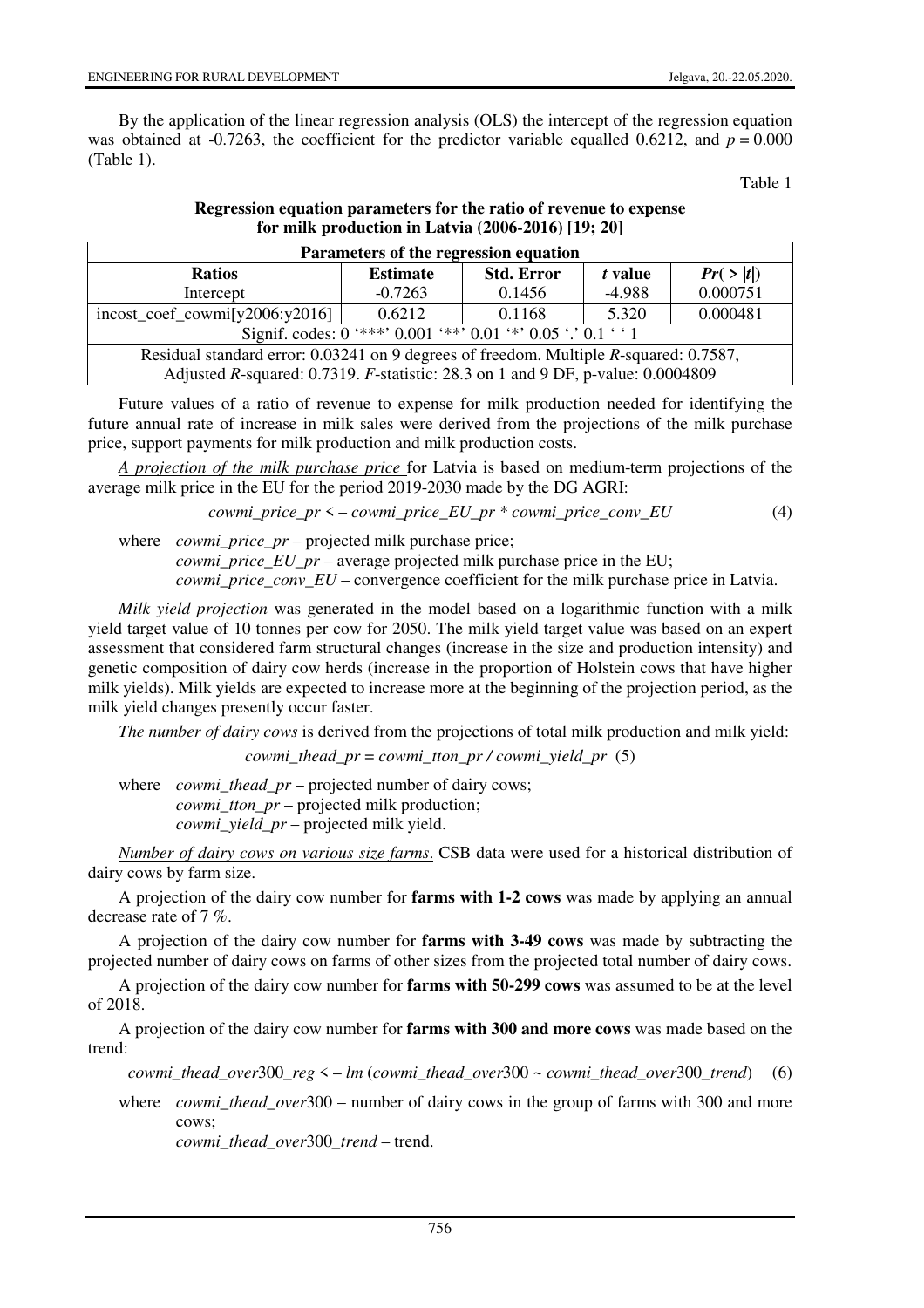The necessary parameters were derived from the linear regression analysis (OLS), where the intercept of the regression equation equalled 8.61007, the coefficient equalled 1.06595 and  $p = 0.000$ (Table 2).

Table 2

| Parameters of the regression equation                                                |                 |                   |         |            |  |  |
|--------------------------------------------------------------------------------------|-----------------|-------------------|---------|------------|--|--|
| <b>Coefficients</b>                                                                  | <b>Estimate</b> | <b>Std. Error</b> | t value | Pr( >  t ) |  |  |
| Intercept                                                                            | 8.61007         | 0.60961           | 14.12   | 8.01e-11   |  |  |
| cowmi_thead_over300_trend                                                            | 1.06595         | 0.05347           | 19.94   | $3.15e-13$ |  |  |
| Signif. codes: $0$ '***' $0.001$ '**' $0.01$ '*' $0.05$ '.' $0.1$ ' '1               |                 |                   |         |            |  |  |
| Residual standard error: 1.276 on 17 degrees of freedom. Multiple R-squared: 0.959,  |                 |                   |         |            |  |  |
| Adjusted R-squared: 0.9566. F-statistic: 397.5 on 1 and 17 DF, $p$ -value: 3.152e-13 |                 |                   |         |            |  |  |

**Regression equation parameters for the number of farms with 300 and more cows in Latvia (2000-2018) [19; 20]** 

### **Results and discussion**

### **1. Key characteristics of dairy farming**

The quantity of cow's milk produced in Latvia has gradually increased since 2005, reaching 983 thou. t in 2018 (+ 21 %). The most significant increase in milk production occurred between 2012 and 2014. Investments by large dairy farms and favourable milk market conditions during this period created a favourable environment for the development of large and highly productive farms. Milk production in 2018 has slightly exceeded the 1995 level  $(+ 4\%)$ . However, in view of the historical milk production in the early 1990s, when almost 2 million tonnes of milk were produced in Latvia, the industry still has significant growth potential under favourable market conditions.

At the same time, the volume of milk sales for processing in Latvia has increased particularly significantly – it amounted to 781 thou. t in 2018, which was 56 % more than in 2005. In the last  $\sim$ 20 years, milk sales to processing enterprises have more than doubled. However, it should be noted that the quantity of milk deliveries in 1990 was twice as high as in 2018 (1 611 thou. t).

The number of dairy cows in Latvia in 2018 was 144.5 thou., which was 22 % less than in 2005. A particularly significant decrease in the number of dairy cows was observed between 2007 and 2009 and after 2014 (-13 % in 2018 compared with 2014). In both cases, the main reason for the decrease was changes in the market situation and decrease of milk prices (Fig. 1).



Fig. 1. **Number of dairy cows by farm size group and the total in Latvia in 2005-2018, thou. [19; 20]**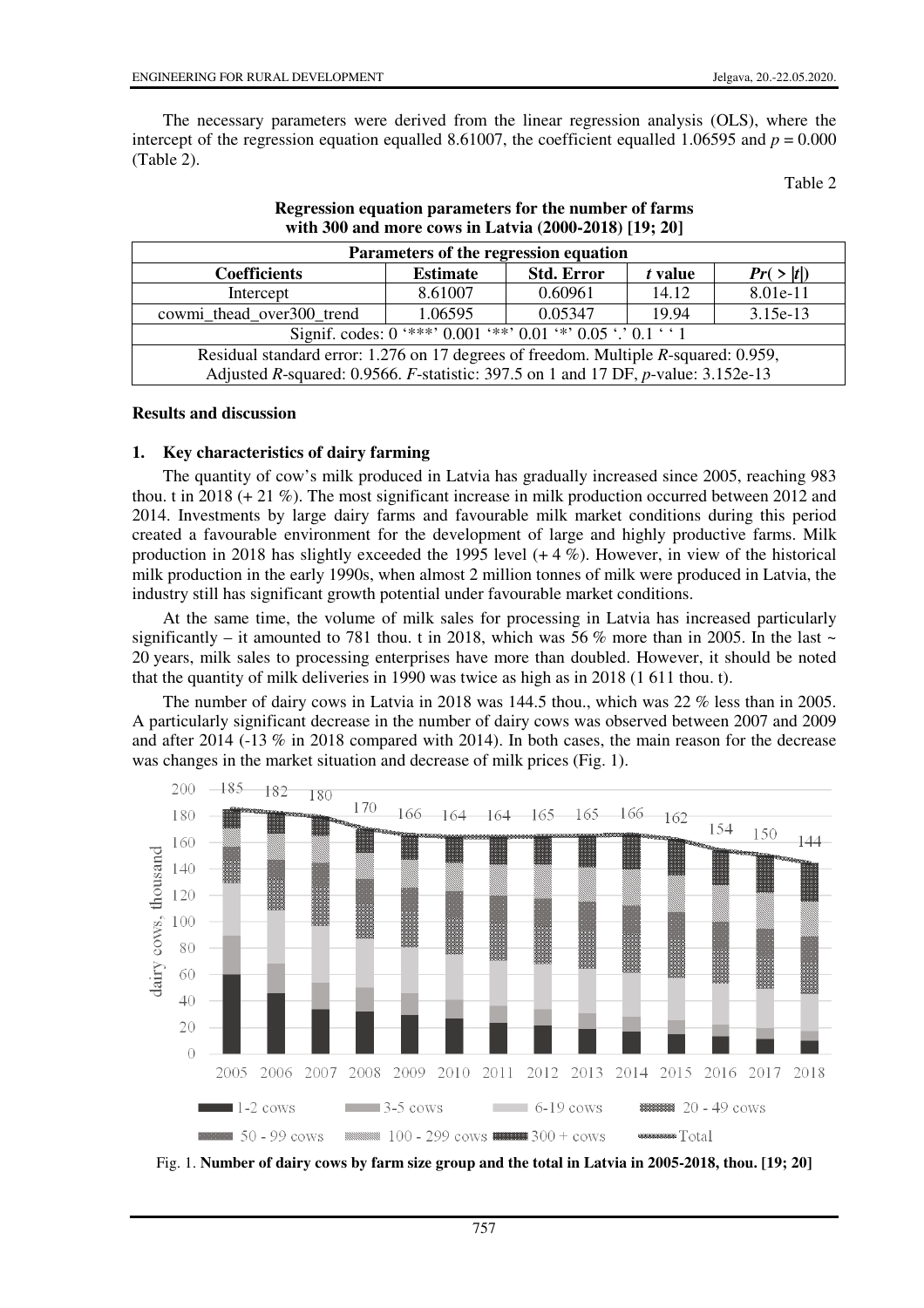The decrease in the number of cows was affected by the significant decrease in the number of small dairy farms. In total, the number of farms with up to 5 cows was 5.6-fold lower in 2018 than in 2005, yet the number of cows on these farms decreased 5.1-fold in 2018 compared with 2005. The most significant decrease in the number of dairy cows was reported for the size group of farms with 1- 2 dairy cows – from 60.3 thou. in 2005 to 9.9 thou. 2018 (6.1-fold). A similar situation was observed in the next farm size groups (3-5 and 6-19 cows) – the number of dairy cows decreased in these groups too, yet the decrease was less significant. The changes in the two smallest groups of farms were not linked with the milk price, so it could be concluded that the decrease in the number of cows was more affected by some other economic and social factors. In contrast, in all groups of farms with 20 or more cows, the number of cows has increased. The number of dairy cows has increased the most on farms with 100-199 cows (2.7-fold in 2018 compared with 2005) (Fig. 1).

The average milk yield in the country increased by 2250 kg  $(+ 52\%)$  between 2005 and 2018, while the average milk yield of supervised herds increased by 2496 kg (+49 %), reaching 7580 kg in 2018.

The total number of dairy farms in Latvia has decreased significantly – from 59.6 thou. in 2005 to 13.8 thou. in 2018 (4.3-fold). The key reason was the significant decrease in the number of small farms – the number of farms with 1-2 and 3-5 cows decreased almost 6-fold and 4.1-fold, respectively. In contrast, the number of farms with 20 or more cows has increased by 44 % over the last thirteen years (Fig. 2).



Fig. 2. **Number of farms by size group in terms of the number of dairy cows and the total in Latvia in 2005-2018, thou. [19; 20]**

The decrease in the number of small farms was affected by economic, technological and social factors. The main economic and technological factors were a decrease in farm competitiveness, technological obsolescence and changes in the requirements for milking and keeping cows, and for manure management. Dairy farming on small family farms is a traditional activity, yet it requires a lot of manual labour compared with other agricultural sectors. Therefore, as farm owners get older, abandoning this activity is a rational decision.

As the number of small farms decreases, the average number of dairy cows per dairy farm increases. Larger farms can provide good conditions for intensive dairy farming and increased milk yield. In 2018, there were, on average, 10.5 dairy cows per dairy farm, compared with 3.1 in 2005.

Overall, the trends point to the concentration of the dairy industry – small farms leave the market, whereas the most competitive farms continue growing and increasing their herds of cows. Considering the above-mentioned factors, as well as rising the labour costs and investment opportunities for large farms, it is expected that the group of large farms will continue to expand, whereas the number of small farms will continue to decrease.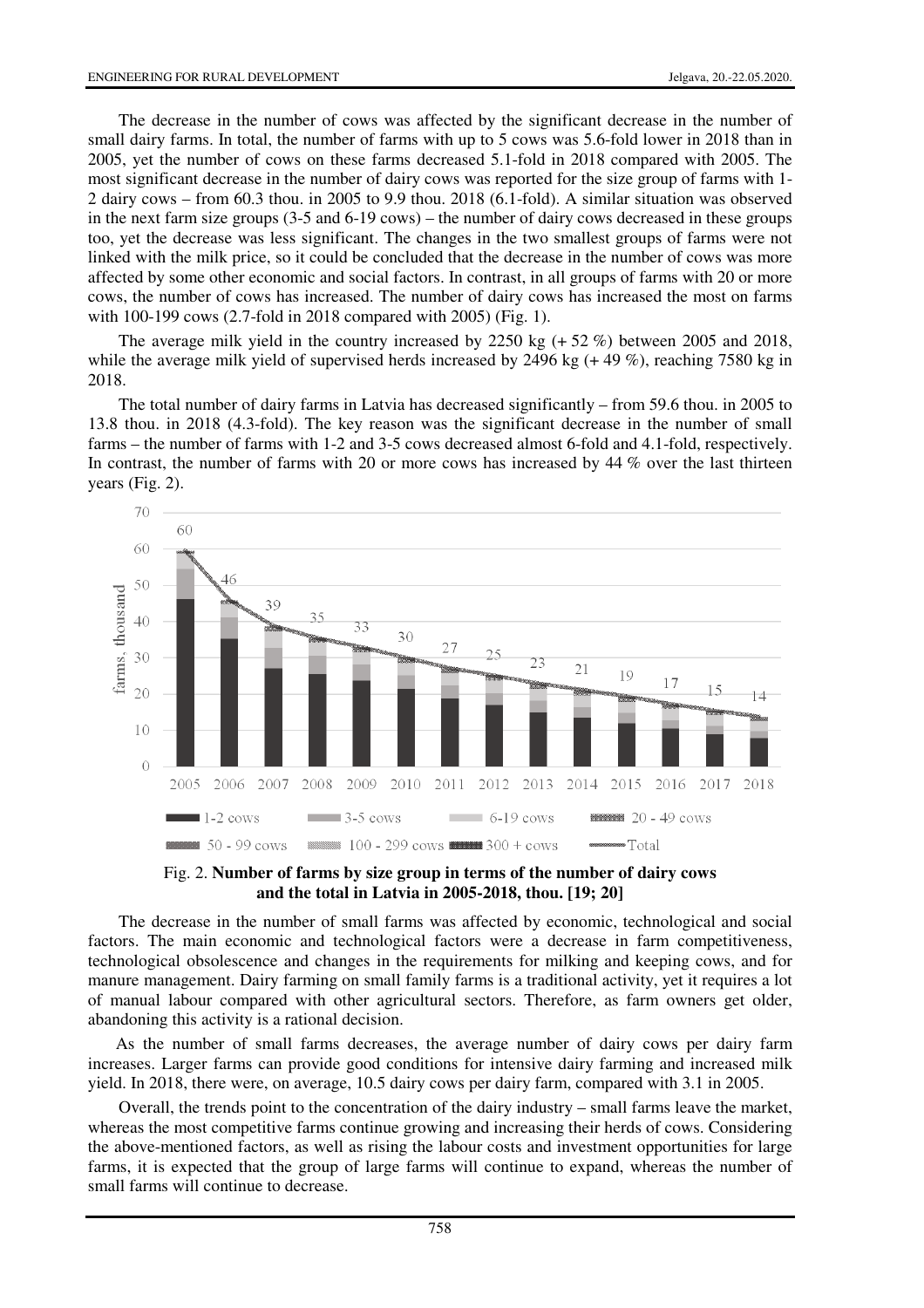According to the CSB data for 2014, dairy farms with up to 10 cows contributed to only 20 % of the total milk production, while the remaining 80 % came from dairy farms with more than 10 cows.

Milk production is a sector characterized by rapid price changes and "crisis" stages, when the purchase price of milk decreases below the production cost of milk. These fluctuations have a particularly negative effect on the small group of farms, where according to the FADN data for 2018, the milk price was about 10 % lower than that of large farms. The purchase price of milk in Latvia is closely related to the price of milk in the world and in the EU; therefore, global changes affect the local milk price and cause its fluctuations. The prices of milk in Lithuania and Estonia are similar, and the competitiveness of the Baltic States is determined by optimization of the milk production costs and the milk quantities processed. Overall, the dairy sectors of Lithuania and Estonia have experienced similar development trends as in Latvia – rising production in commercial farms, concentration and increasing milk yields. At the same time, the leader in total milk deliveries is Lithuania (about 1.4 million tonnes), while cows' productivity excels in Estonia (average milk yield was 9.3 tonnes per cow in 2018), which also has the largest dairy farms among the Baltic States [21].

#### **2. Development opportunities for dairy farms of various sizes in Latvia**

When projecting milk production (Fig.3), trends in three categories are taken into consideration – commercial milk production for processing, farm self-consumption of milk for food and farm selfconsumption of milk for feed. Milk production is projected to increase gradually and stabilize by 2030. The key to the successful development of the industry is a favourable combination of prices, support policies and key production costs as well as the availability of forage areas. According to the projection (based on equations [1]-[4]), the production of milk in 2030 is going to increase to 1186.5 thou.t, while by 2050 the production is expected to increase to 1196.1 thou.t (22 % more than in 2018, when the production of milk reached 980.2 thou.t).

Milk yield is projected (Fig.4) to increase steadily to 8578 kg by 2030 and to 10000 kg by 2050 (+ 51 % compared with 2018). This projection is affected by a number of factors, first of all, the intensification of production, choice of more productive breeds, and development of breeding, feeding and rearing technologies, which continue and will continue to contribute to increasing milk yields. Available EU funding for farm investment also contributes to intensification of production.



**2018 and a projection for 2019-2050, thou. t [19; 20**]

**in 2000-2018 and a projection for 2019-2050, kg·cow-1 per year [19; 20]**

The average milk yield in the country is also affected by the composition of herds. Analysing the FADN data on milk yields broken down by farm size, significant differences could be observed among the farm size groups – milk yields are higher on large farms than on small ones –, which is due to the mentioned factors above. Consequently, as the number of small farms decreases and the large farms dominate the industry, the average milk yield is expected to increase in the country.

The number of dairy cows is expected to decrease gradually. By 2050, the number could decrease to 119.6 thou. cows, compared with 144.5 thou. in 2018  $(-17\%)$ . A slight increase in the number of cows is projected until 2022.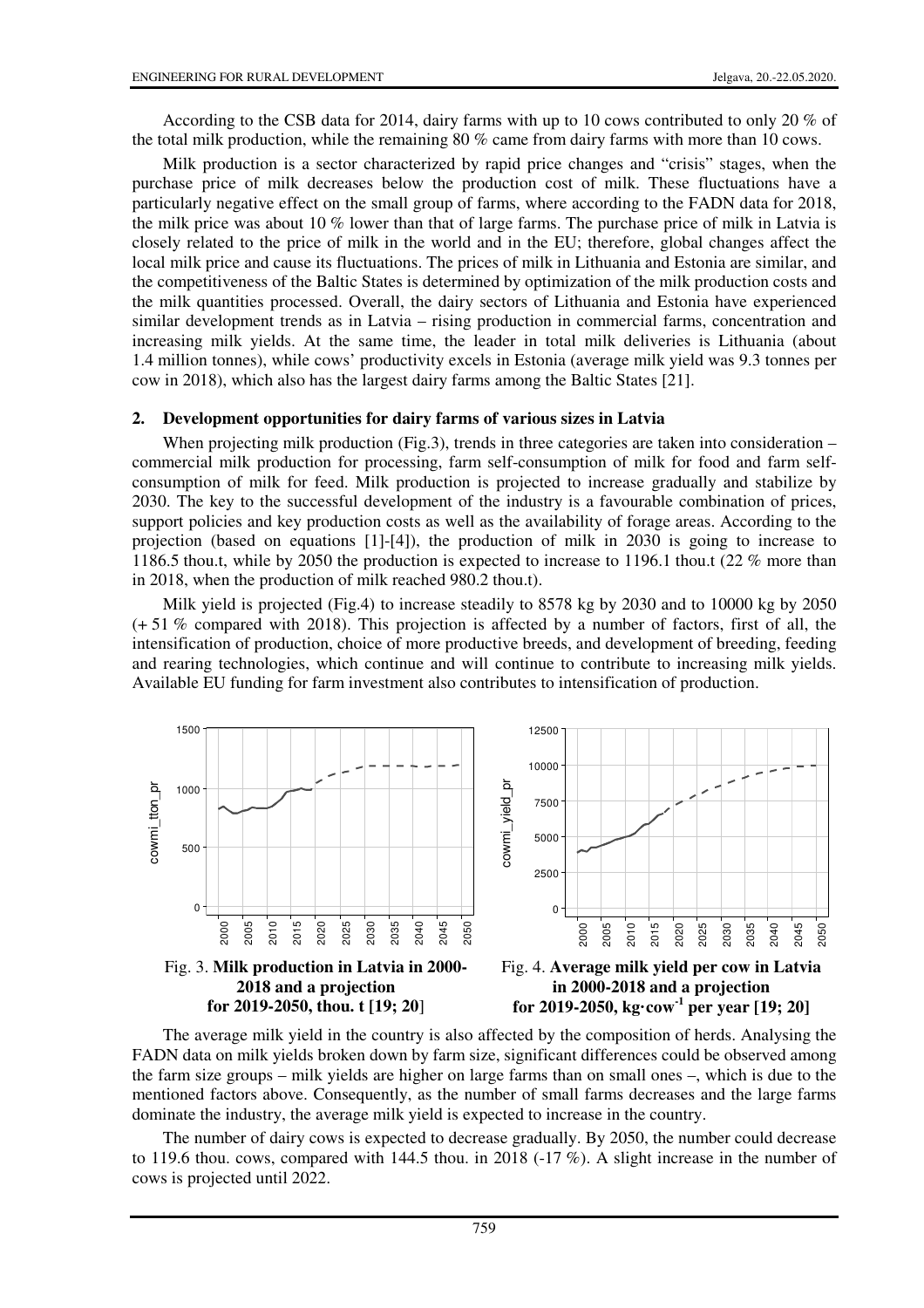The projections of the number of cows for various size farms (based on the methodology described above) vary. In accordance with the current trend in the number of cows, a decrease in the number of cows on small farms (with 1-2 and 3-49 cows) is projected up to 2050. On the smallest farms, the number of cows is projected to decrease from 9.9 thou. in 2018 to 4.1 thou. by 2030; however, by 2050, this group of farms is projected to have only 1 thou. cows (2.4-fold and 10.2-fold less than in 2018, respectively) (Fig. 5).

Farms with 3-49 cows are also projected to have a sharp decline in the number of cows. By 2030, the number of cows is expected to decrease by 21 % (from 59.2 thou. to 46.4 thou.), yet by 2050, the number of cows in this group of farms is expected to be only about 9.5 thou. – 6.2-fold less than in 2018 (Fig. 6).



### Fig. 5. **Number of dairy cows in a group of farms with 1-2 cows in Latvia in 2000-2018 and a projection for 2019-2050, thou. [19; 20]**



The number of cows on farms with 50-299 cows is projected to stabilize at the level of 2018 – 46.1 thou. cows (Fig.7). According to the projection (equation [6]), further production intensification and development of large farms are expected in the industry; therefore, the farms with more than 300 cows will continue growing. By 2030, the number of cows is projected to increase by 42 %, while by 2050, the number of cows is expected to reach 63 thou., which is more than double the number in 2018 (29.2 thou.) (Fig.8). Accordingly, the future development of the dairy sector in Latvia is determined by the growth rates of farms with more than 300 cows.



Fig. 7. **Number of dairy cows in a group of farms with 50-299 cows in Latvia in 2000-2018 and a projection for 2019-2050, thou. [19; 20]**



Fig. 8. **Number of dairy cows in a group of farms with more than 300 cows in Latvia in 2000-2018 and a projection for 2019-2050, thou. [19; 20]**

#### **Conclusions**

Significant structural changes in dairy farming were observed in Latvia during 2005-2018, as the production of cow's milk increased, reaching 983 thou. t in 2018, and the sales of milk for processing reached 781 thou. t in 2018, which was 56 % more than in 2005. The number of dairy cows in Latvia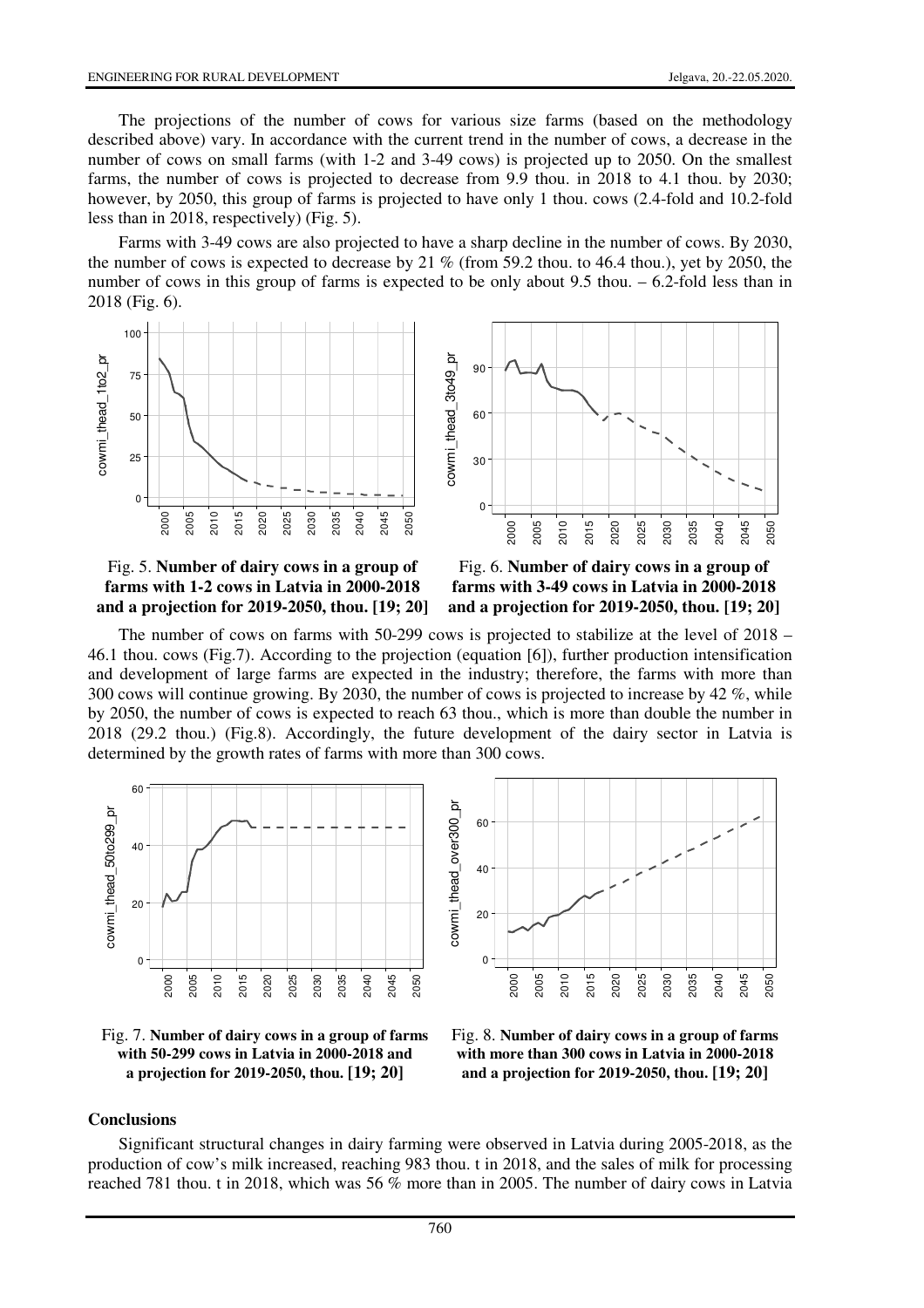in 2018 was 144.5 thou., which was 22 % less than in 2005. The decrease in the number of cows was affected by the significant decrease in the number of small dairy farms. The total number of dairy farms in Latvia has decreased significantly – from 59.6 thou. in 2005 to 13.8 thou. in 2018 (4.3-fold).

By 2050, the production of milk is projected to gradually increase to 1196.1 thou.t (22 % more than in 2018). The key to successful development of the industry is a favourable combination of prices, support policies and key production costs, as well as the availability of forage areas. In contrast, the number of dairy cows is expected to gradually decrease to 119.6 thou. (-17 % compared with 2018), which is determined by production intensification in dairy farming and the expansion of large farms with more than 300 cows.

## **Acknowledgements**

The research was promoted with the support of the project of the Ministry of Agriculture of the Republic of Latvia "Forecasting of Agricultural Development and the Designing of Scenarios for Policies until 2050", agreement No. 19-00-SOINV05-000016.

# **References**

- [1] Helin J., Weikard H.P. A model for estimating phosphorus requirements of world food production. Agricultural Systems, Volume 176, November 2019, DOI: 10.1016/j.agsy.2019. 102666
- [2] Bartosova A., Capell R., Olesen J.E., Jabloun M., Refsgaard J.Ch., Donnelly Ch., Hyytiäinen K., Pihlainen S., Zandersen M., Arheimer B. Future socioeconomic conditions may have a larger impact than climate change on nutrient loads to the Baltic Sea. Ambio 48, 2019, pp. 1325-1336. DOI: 10.1007/s13280-019-01243-5
- [3] Yu W., Hertel Th., Preckel P., Eales J. Projecting World Food Demand Using Alternative Demand Systems. GTAP Working Paper No. 21 Published in: World Bank Economic Review 18(2), 2004, pp. 205-236.
- [4] Galor O., Weil D.N. Population, Technology, and Growth: From Malthusian Stagnation to the Demographic Transition and Beyond. American Economic Review, 2000, 90, (4), pp. 806-828. DOI: 10.1257/aer.90.4.806
- [5] Odegard I., van der Voet E., The future of food -scenarios and the effect on natural resource use in agriculture in 2050. Ecol. Econ. 97, 2014, pp. 51-59. DOI: 10.1016/j.ecolecon.2013.10.005
- [6] Duchin F. Sustainable consumption of food. A framework for analysing scenarios about changes in diets. Journal of Industrial Ecology, 9(1-2), 2005, pp. 99–114. DOI: 10.1162/1088198054084707
- [7] Nonhebel S. On resource use in food production systems. The value of livestock as 'rest-stream upgrading system'. Ecological Economics, 48(2), 2004, pp. 221-230. DOI: 10.1016/j.ecolecon.2003.09.013
- [8] Yu W., Hertel T.W., Preckel P.V., Eales J.S. Projecting world food demand using alternative demand systems. Econ. Model. 21, 2003, pp. 99-129. [online][11.02.2020] Available at: https://www.gtap.agecon.purdue.edu/resources/download/2873.pdf
- [9] Jones B., O'Neill B.C. Spatially explicit global population scenarios consistent with the Shared Socioeconomic Pathways. Environmental Research Letters, No. 11, 2016, 10 p. DOI: 10.1088/1748-9326/11/8/084003
- [10] Meiyappan P., Dalton M., O'Neill B. C., Jain A. K. Spatial modeling of agricultural land use change at global scale. Ecological Modelling, No.291, 2014, pp. 152-174.
- [11] Latvijas Republikas Zemkopības ministrija. Latvijas lauksaimniecība 2019 (Ministry of Agriculture. Agriculture in Latvia 2017). Riga, 2019, 188 p. (In Latvian).
- [12] A. Johansson, Y. Guillemette, F. Murtin, D. Turner, G. Nicoletti, C. de la Maisonneuve, P. Bagnoli, G. Bousquet, F. Spinelli. Looking to 2060: Long-Term Global Growth Prospects. OECD, OECD Economic Policy Papers No.03, Paris, November 2012, 30 p.
- [13] De Pue D., Bral A., Buysse J. Abatement of ammonia emissions from livestock housing finetuned according to impact on protected habitats. Agricultural Systems No.176, 2019, DOI: 10.1016/j.agsy.2019.102667